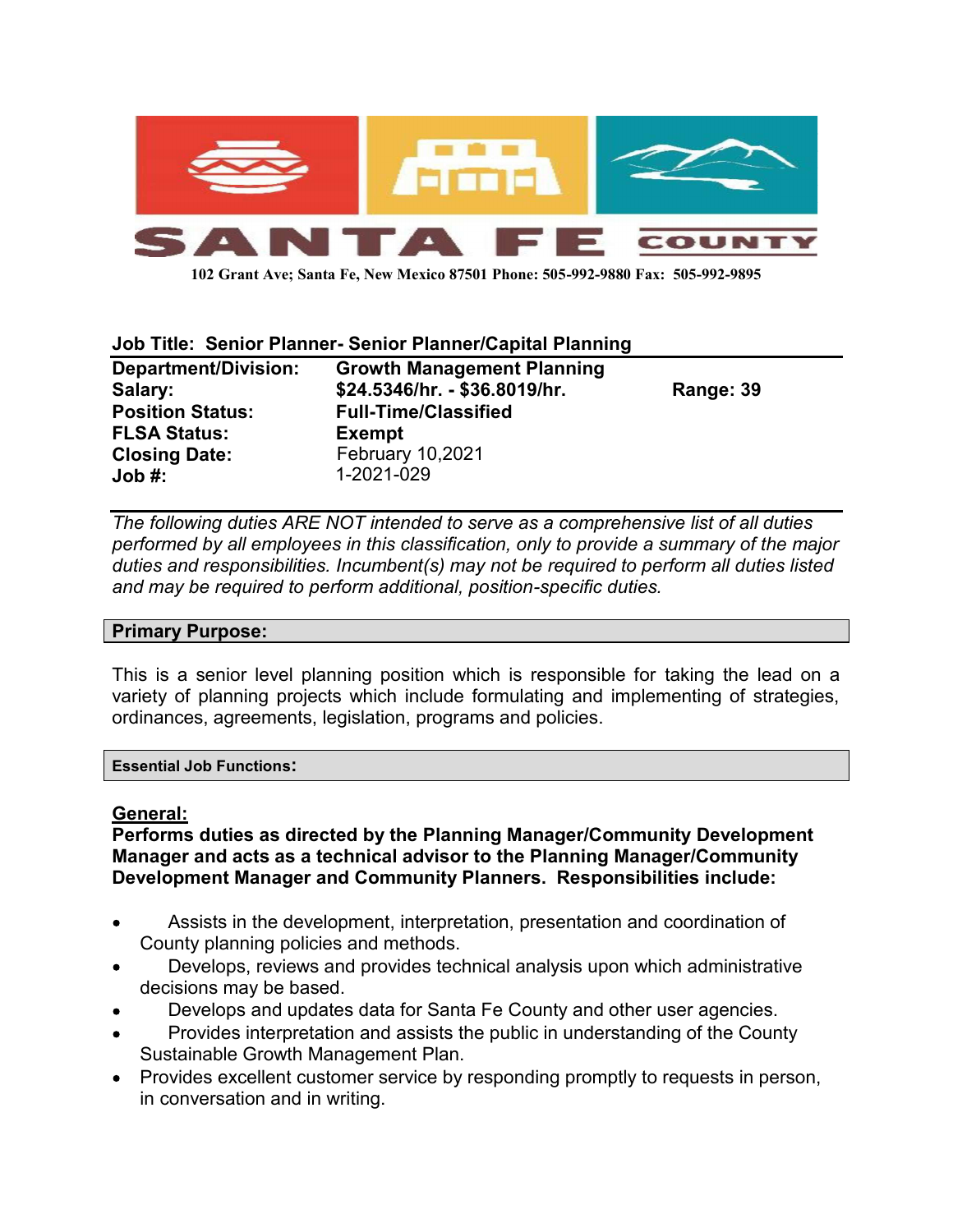Demonstrate professionalism and courtesy in interactions with internal staff and external customers and agencies.

## For Assignment as Senior Planner:

- Responsible for development of area, district and community plans.
- Develops projects and programs to implement County policies.
- Develops and analyzes population, housing and demographic data and projects future land uses.
- Facilitates interdepartmental and intradepartmental coordination efforts with appropriate managers, committees, authorities and boards on various matters including creating or amending resolutions and ordinances under the direction of the Planning Manager.
- Represents the County and makes professional presentations on land use issues; deals with the public in an advisory capacity on planning matters and represents the County government at public hearings, public meetings and conferences and gives presentations to public agencies, non-profits and other groups.
- Makes professional presentations on land use issues.
- Develops project scope and approach and manage professional services agreements for various projects.
- Reviews development applications including conceptual plans, site development plans, subdivision plans and plats.

# For Assignment as Capital Planner

- Coordinates the County capital planning process, including the planning, oversight and preparation of short- and long-range capital plans.
- Performs complex capital planning studies and analysis; researches new sources of funding; and prepares reports and correspondence.in support of the capital planning process.
- Coordinates development of 5 year and 20 year Capital Improvement Plan (CIP), CIP amendments and maintains CIP database.
- Identifies potential Impact Fee eligible projects in accordance with the SLDC and the NM Development Fees Act.
- Provides outreach to solicit staff, commissioner and constituent requests in preparation for CIP and ICIP projects.
- Prepares capital and operational funding applications, amendments and revisions and prepares reports and correspondence.
- Coordinates County CIP Policy and procedures to include coordination of project development and implementation teams.
- Acts as County liaison for CIP and ICIP programs and processes.
- Coordinates annual County Infrastructure and Capital Improvement Plan (ICIP)
- Develops and maintains ongoing relationships between the County and external funding agencies including State, regional and federal funding agencies.
- Represents the County at funding agencies, as needed.
- Performs related duties, as required.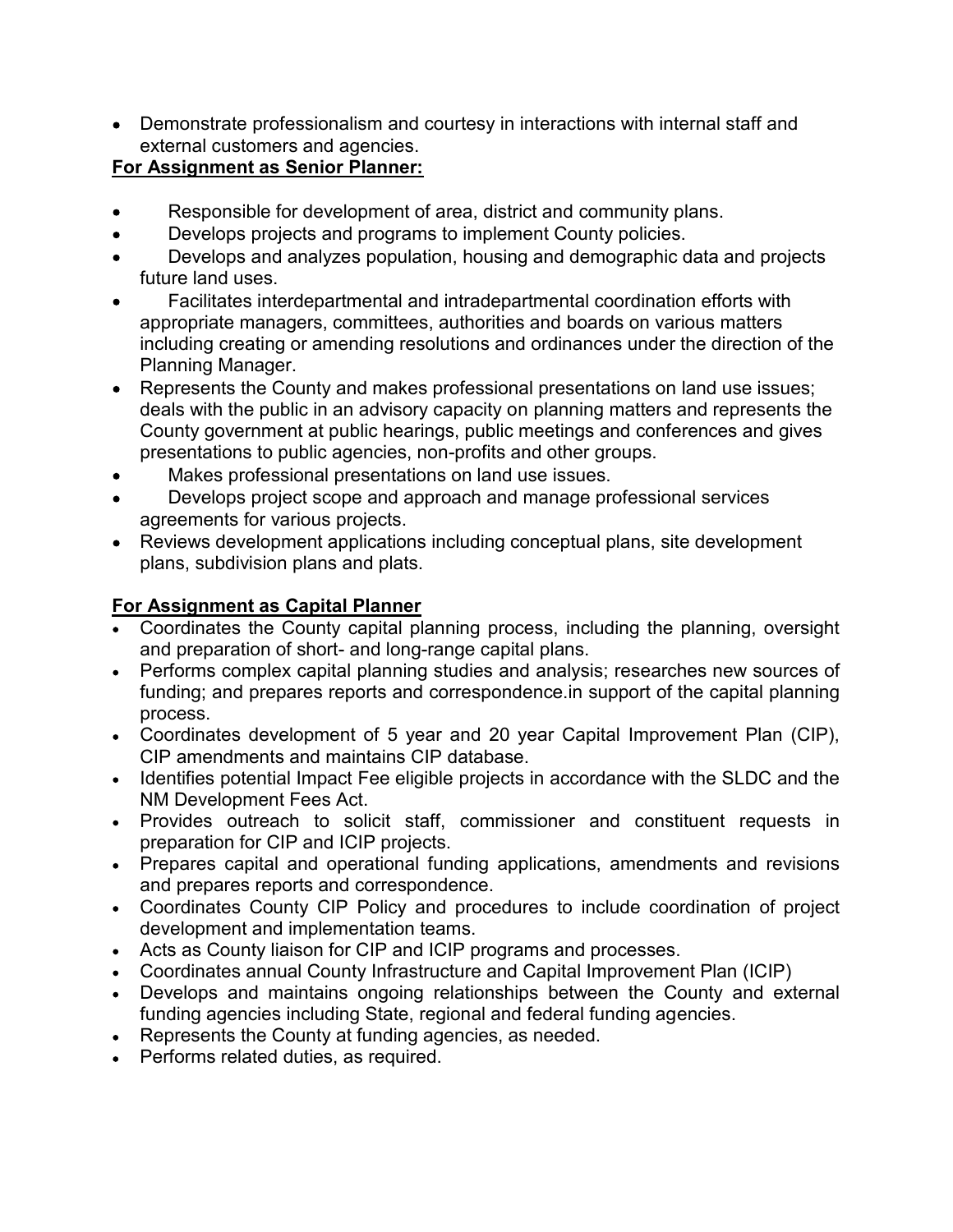#### Knowledge / Skills :

- Knowledge of principles, practices, scope and techniques of land use planning; statistical and research methods and sources of data relating to growth management; subdivision land use, zoning and legal descriptions.
- Project Management skills in planning, organizing and reviewing work of consultants and steering committees to include editing and analysis of studies, reports and plans.
- Skilled at effective communication with community and neighborhood organizations using various technologies and equipment.
- Knowledge of capital planning, data compilation, graphic design, presentation and production techniques; cartographic principles; general knowledge of surveying principles and practices; geographic information systems (ArcInfo, ArcGIS, Arc IMS); transportation modeling and data base design and creation as applicable for assignment.

#### Minimum Qualifications

Bachelor's degree in Urban/Regional Planning, Public Policy, Geography, Economics, Natural Resources or related field, plus any combination of planning for local government or an academic institution totaling five (5) years, of which two (2) years must be in urban and regional planning or in a in a specialty area where applicable GIS/Transportation/Open Space/Housing or Project Development and a supervisory and/or lead worker capacity; or a Master's degree in Urban/Regional Planning, Public Policy, Geography, Economics, Natural Resources or in a closely related field plus three (3) years of experience in planning for local government or an academic institution, of which one (1) year must be in urban and regional planning or in a specialty area where applicable GIS/Transportation/Open Space/Housing/ Capital Planning or Project Development and a supervisory and/or lead worker capacity.

### Working Conditions:

Work is primarily performed in an office setting, although some field work may be required. Work schedule may include evening and weekend hours. Manual and finger dexterity required. May be subject to exposure to CRTs and VDTs. May be required to travel.

#### Conditions of Employment:

Selected candidate must submit to and pass a County paid pre-employment physical and drug/alcohol screening. Additionally, selected candidate must submit to and pass a County paid criminal background screening. Selected candidate must possess and maintain a valid New Mexico Class D Driver's License as incumbent shall be appointed to drive a County vehicle during the performance of his/her duties.